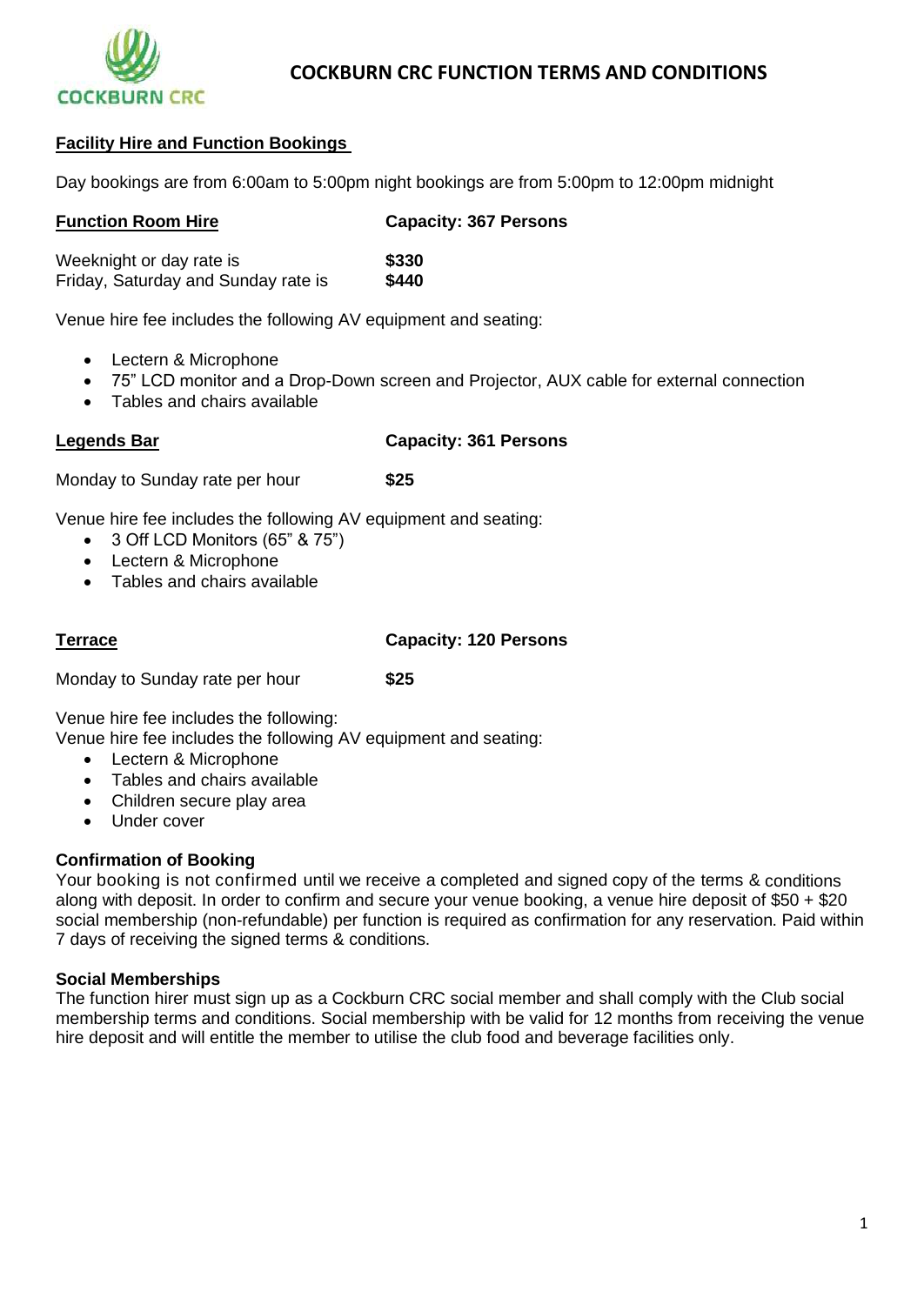# **Cancellation of Bookings**

Please note that all cancellations must be received in writing. Should you need to cancel your booking, please be aware that the following cancellation charges will apply.

Deposit and membership payment – Non-Refundable

- Cancellations received within **60 days** prior to the date of the event will be charged 30% of total cost-plus deposit and membership payment
- Cancellations received within **30 days** prior to the date of the event will be charged 50% of total cost-plus deposit and membership payment
- Cancellations received within **14 days** prior to the date of the event will be charged 100% of total cost-plus deposit and membership payment

# **Payment Schedule**

For your convenience we have a payment schedule to space out the payments for your function.

- \$70 or \$50 to be paid within 7 days of receiving contract, this is to secure your date
- 20% of estimated total cost due 60 days (2 months) prior to date of event
- 30% of estimated total cost due 30 days (1 months) prior to date of event
- 50% of estimated total cost due 14 days prior to date of event
- Remaining amount due 5 working days prior to date of event

## **Minimum Spends**

Minimum spends apply to some function areas. The Cockburn CRC Function Coordinator will advise you of the current minimum spends upon booking your event. The hirer agrees to meet this minimum spend upon signing and completing the terms & conditions

#### **Final Numbers**

Final numbers are confirmed on payment of the final account **5** working days prior to the date. This will then be the minimum number of people charged for on the day. Additional guest will be charged should your numbers increase prior to or on the day of the event.

## **Public Holidays**

A 25% labor surcharge applies on public holidays.

#### **Liquor License**

The club holds an un- restricted Club License; therefore, the Cockburn CRC must supply all beverages. The Club has the right to confiscate any beverages brought into the venue. Strictly no BYO permitted within the licensed areas.

## **Compliance**

The hirer is responsible for all function guests to behave in an orderly manner obeying all applicable laws, including the Liquor Act and Health & Safety regulations. Cockburn CRC management follows the responsible service of alcohol and as such reserves the right to refuse service to any patron deemed to be intoxicated. Cockburn CRC reserves the right to exclude or eject any objectionable patrons from the venue premises without liability.

## **Underage Guests**

Patrons under the age of 18 must be accompanied, at all times by their parents or legal guardian. Minors are to remain within the confines of the function area at all times and are under strict supervision by their parent/legal guardian. Minors are required to be accompanied to the toilet by an adult.

## **Delivery and pickups**

All deliveries must be approved of in advance and must be collected at the completion of the function unless otherwise arranged. Cockburn CRC is not responsible for any loss or damage to items.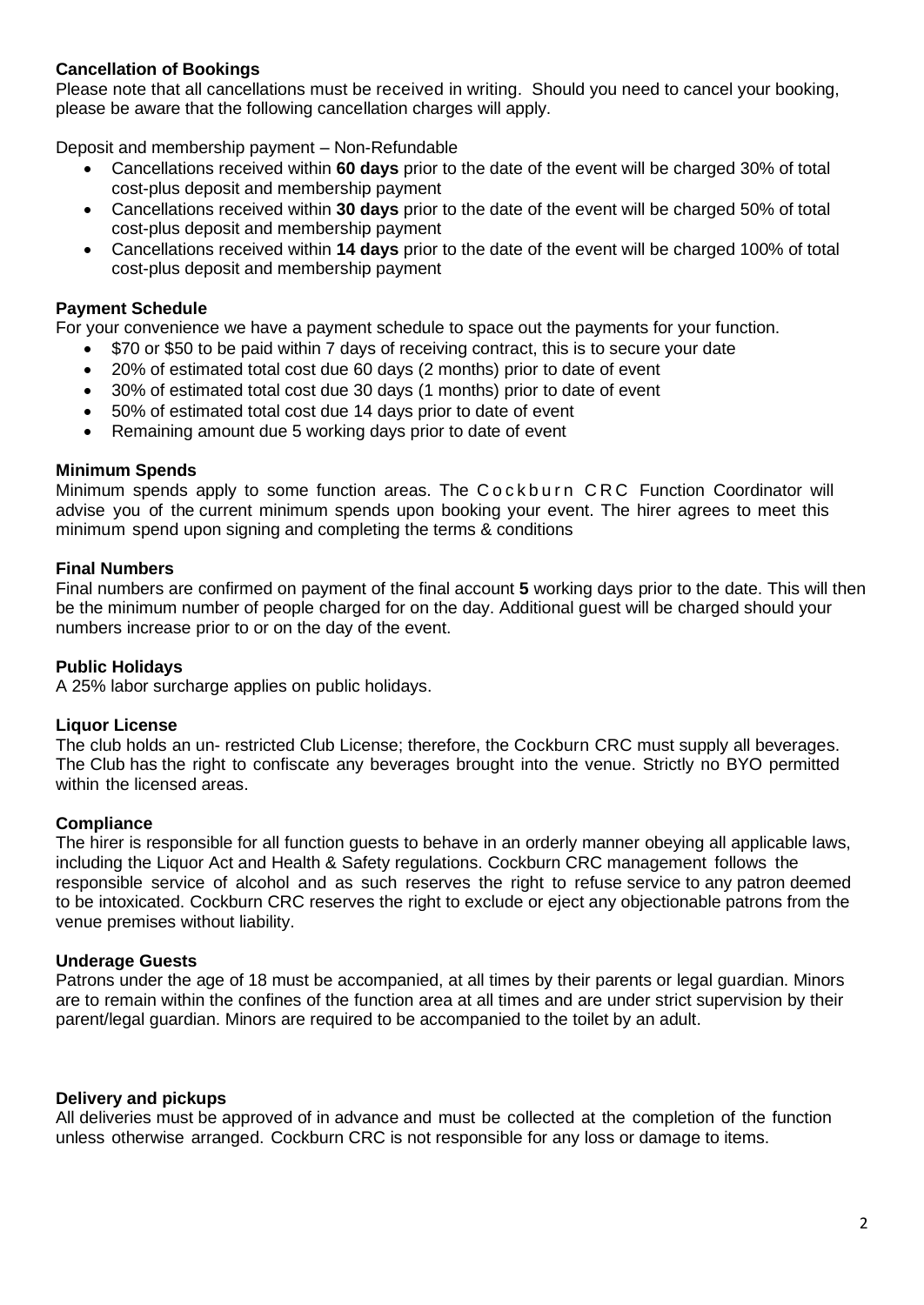# **Weather**

When booking any outside area (the western BBQ/child play area or Terrace Area) the hirer accepts that the function can be affected by rainy weather conditions. Cockburn CRC does not take any responsibility for those instances and is unable to give a refund due to unsuitable weather conditions. Our Function & Events Coordinator will endeavor to move the function to a different location, should there be a suitable alternative available.

## **Entertainment / Noise Restrictions**

Noise restrictions apply after midnight and sound levels are managed at the sole discretion of Cockburn CRC

# **Catering, External Food and Beverages**

Cockburn CRC - The Bowl and Fork provides all catering onsite for functions and events. We do allow external food to be warmed in the club main kitchen area (by arrangement and a small fee) external food can be plated up in the Dinette area (no food preparation is allowed in the Dinette), the Dinette has bench space with a micro wave, fridge and food warmer.

Due to licencing requirements beverages purchased outside of the premises cannot be consumed at the Club.

Wedding and Birthday cakes may be brought from external suppliers for the functions (the club must be advised this is proposed), please note additional charges apply for cutting and serving of cakes should the Bowl and Fork caterer be required to carry this out, or the Dinette could be used to prepare the cakes for serving.

# **Birthday Restrictions**

No applications for 18<sup>th</sup> Birthdays will be accepted by the Cockburn CRC, for 21<sup>st</sup> Birthday parties refer to the Requirements for 21<sup>st</sup> Birthday Bookings located at the end of this document.

# **Smoking**

Smoking is NOT permitted in the building. Smoking areas are only as signed and posted about the facility.

## **Responsibility & Damage**

Cockburn CRC does not accept responsibility for damages to, or loss of, any client's property or property of a supplier that the client has organised that is left on the premises prior to, during and after a function. The function hirer is financially responsible for any damages to property belonging to Cockburn CRC, by the client or guests, prior to, during or after a function. We reserve the right to charge a 'Cleaning Fee' after the conclusion of the function, should Management notice a substantial amount of broken glassware, property damage to venue or amenities or other trash caused by the guests of the function.

## **Decorations**

The Cockburn CRC encourages decorations in the form of balloons, centerpieces, and table runners. The hirer MUST NOT affix any decorations or objects to the windows, wall, club memorabilia, honour boards, displays, photos or similar. No nails or staples are to be used. The use of blu-tac or double-sided tape must be approved by the Club. No confetti or rice are to be brought into or used in the venue. The hirer must get approval for any decorations, objects, entertainment, marquees being used outside areas. A full list of decorations, objects, entertainment and the like must be submitted in writing to the Club within 30 days of function booking. The Club has the right to refuse any decorations, objects, entertainment, marquees and the like. Any damages discussed may result in the Club deducting Bond given for guarantee to rectify the damages.